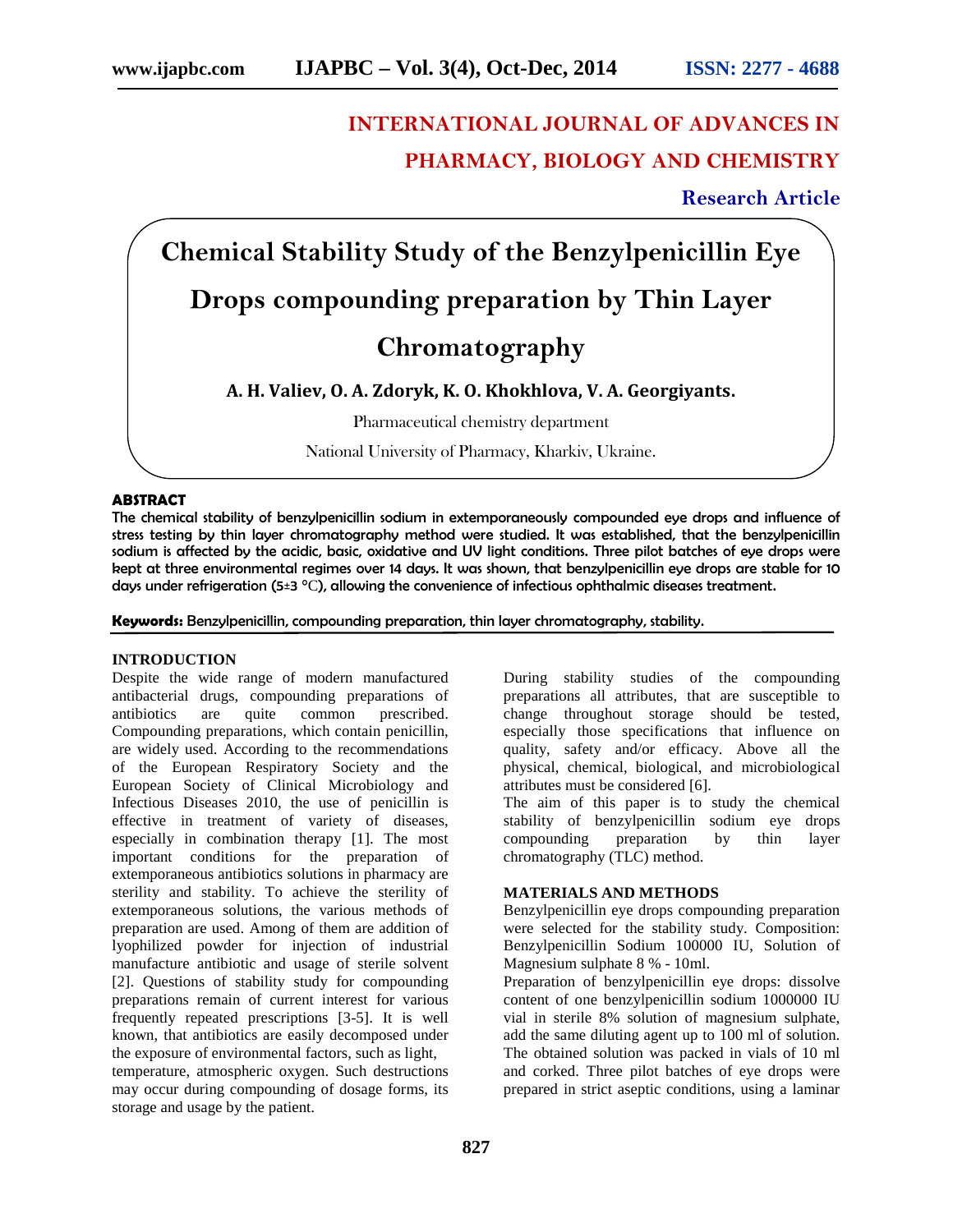box (biological safety cabinet  $2-4$  1 « sco», Indonesia).

The chemical stability study of benzylpenicillin sodium eye drops compounding preparation and stress testing were carried out by TLC method. All solvents and reagents used in the study were analytical reagent grade, and all reagents used in the study were freshly prepared. TLC analysis was carried out according to requirements of the State Pharmacopoeia of Ukraine, which is harmonised with European one [7].

# **Thin-layer chromatographic Identification Test**

**Test solution.** Solution of eye drops *(Solution A).*

**Reference solution.** Dissolve content of one benzylpenicillin sodium 1000000 IU vial in water R. The volume of solution is adjusted to 100 ml with the same solvent (*Solution B*).

**Derivatization reagent.** Iodine vapour.

# **Chromatographic conditions**

Stationary phase. HPTLC plates silica gel of appropriate size (10\*10 cm 10\*5 cm), («Sorbfil», HPTLC-P-UV, Krasnodar, Russian Federation or analogues).

Mobile phase: toluene:ethyl acetate:glacial acetic acid  $(4:4:2)$ .

Sample application. 4 mcL of each solution are applied as spots.

Development. Chromatographic chamber, saturated for 30 minutes with filter paper, developing distance 70-80 mm from lower edge of the plate.

Detection. Allow the plate to dry in air and expose it to iodine vapour until the spots appear.

Examination in white light.

**Results.** The principal spot in the chromatogram obtained with the test solution is similar in position, colour and size to the principal spot in the chromatogram obtained with reference solution.

*Stability study.* Stability study of benzylpenicillin eye drops compounding preparation by TLC method was carried over 14 days: immediately after preparation, after 3, 7, 10 and 14 days. Three bottles of each batch were kept at three environmental regimes:  $5\pm3$  °; 25 ° /60% $\pm$ 5RH (dark place); 25 ° /60% $\pm$ 5RH (day light).

*Forced degradation study.* One batch of benzylpenicillin eye drops was prepared for stress testing. It was stressed with acid, base, oxidative agent and UV light.

*Preparation test solutions with stress factors:*

Acidity degradation: Add 1 ml of 0.1 M Hydrochloric acid solution to 10 ml of Solution , and stir (Solution 1).

Alkaline degradation: Add 1 ml of 0.1 M Sodium hydroxide solution to 10 ml of Solution , and stir (Solution 2).

Oxidative degradation: Add 1 ml of 3% Hydrogen peroxide solution to 10 ml of Solution , and stir (Solution 3).

UV degradation: 10 ml of Solution put in closed UV chamber (365 nm) for one hour (Solution 4).

The solutions with stress factors were kept for one hour.

## **RESULTS AND DISCUSSION**

As a result of TLC study of benzylpenicillin eye drops compounding preparation with magnesium sulphate *(Solution* ) in comparison with reference solution (Solution ) it was found, that the method is suitable for identification of benzylpenicillin sodium in the preparation, because  $R_f = 0.02$  ( $R_f$  *Solution*)  $= 0.61$ , and  $R_f$  *Solution* = 0.59) (Fig.1).

For identification of possible degradation products and for establishing of the stability indicating power of the TLC stress testing was used. The results of forced degradation study of benzylpenicillin eye drops are given in the figure 2.

According to the results (figure 2), exposure of stress conditions (acid/base hydrolysis, oxidation, and UV light) lead to degradation of benzylpenicillin in eye drops. Changing of the spots shape of benzylpenicillin on the chromatogram (Fig. 2) indicates instability of the benzylpenicillin eye drops under the influence of UV-irradiation.

Stability study of the eye drops at the temperature of  $30\pm2$  °C/65% $\pm$ 5RH during 24 hours by TLC had shown that the preparation in the given conditions are not stable. Therefore, further stability study of the eye drops in the period of time was performed at three temperature conditions:  $5\pm3$  °C (in the refrigerator);  $25\pm2~^{\circ}C/60\%$   $\pm$ 5 RH (day light);  $25\pm2~^{\circ}C/60\%$   $\pm$ 5 RH (in dark place).

In figure 3 the results of stability study in time are shown. The preparation is stable for 10 days when stored at  $5\pm3$  °C, when protected from light. Solutions of benzylpenicillin sodium with magnesium sulphate stored at  $25\pm2$  ° /60% $\pm5$  RH (dark place and light) are instable.

# **CONCLUSION**

According to the results of TLC chemical stability study of benzylpenicillin eye drops compounding preparation, the eye drops are stable for 10 days under refrigeration (5 $\pm$ 3<sup>°</sup>). Under the exposure of external stress conditions, including acid/base hydrolysis, oxidation, and UV light solution of benzylpenicillin sodium with magnesium sulphate is not stable.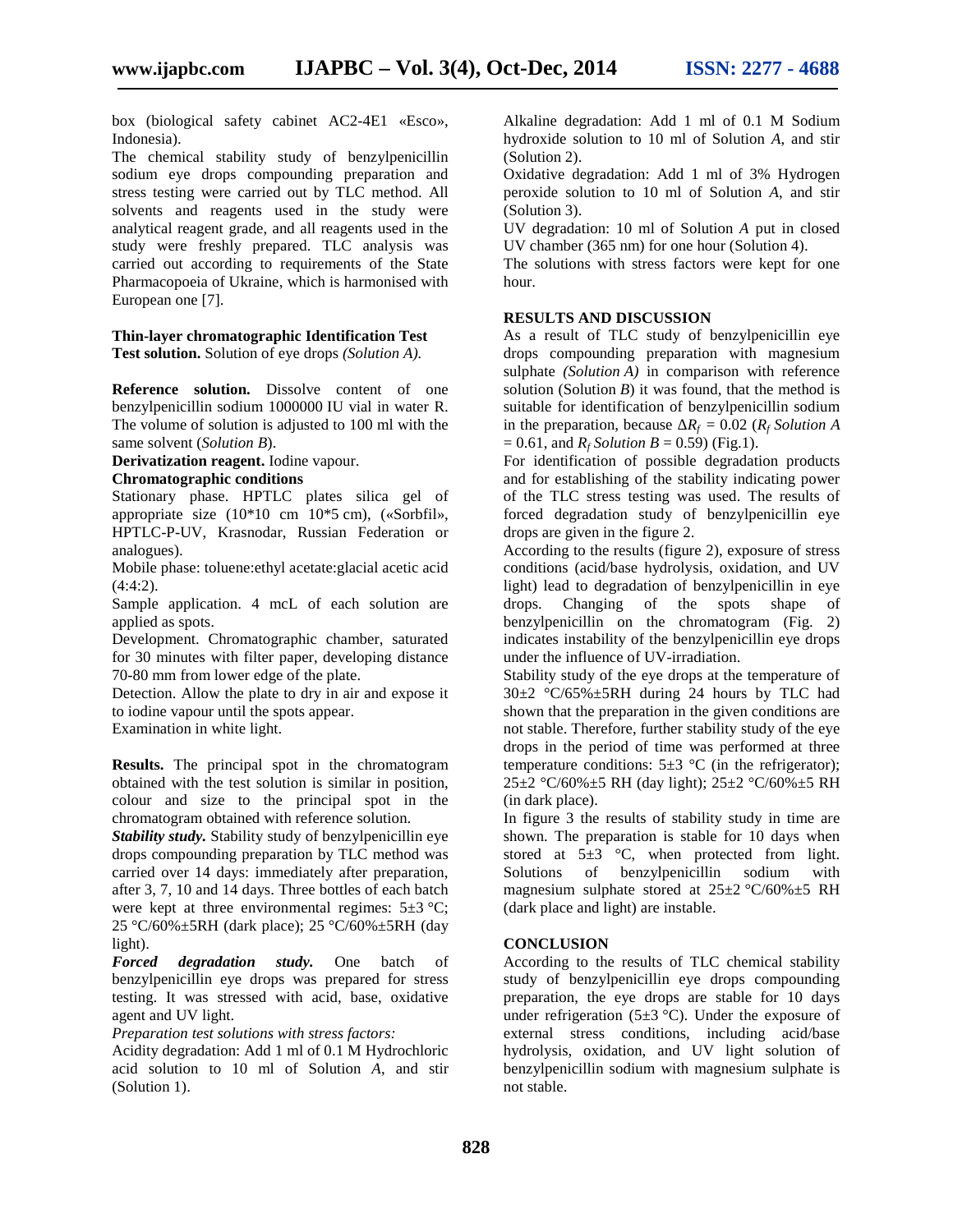

1 – Solution of benzylpenicillin sodium with magnesium sulfate (*Solution*); 2 – Reference solution – solution of benzylpenicillin sodium (*Solution*).

**Figure 1**

**Chromatogram of benzylpenicillin eye drops compounding preparation**



– Acidity degradation, – Alkaline degradation, – Oxidative degradation,  $D - UV$  degradation. 1 – Solution of Benzylpenicillin eye drops compounding preparation after action of forced degradation agents 0.1 M Hydrochloric acid solution ( $\rightarrow$ ); 0.1 M Sodium hydroxide solution ( $\rightarrow$ ); 3% Hydrogen peroxide solution (C); UV light (365 nm) (D);

2 – Reference solution –solution of benzylpenicillin eye drops compounding preparation (*Solution A*) freshly

prepared.

**Figure 2 Forced degradation experiments of benzylpenicillin eye drops compounding preparation**